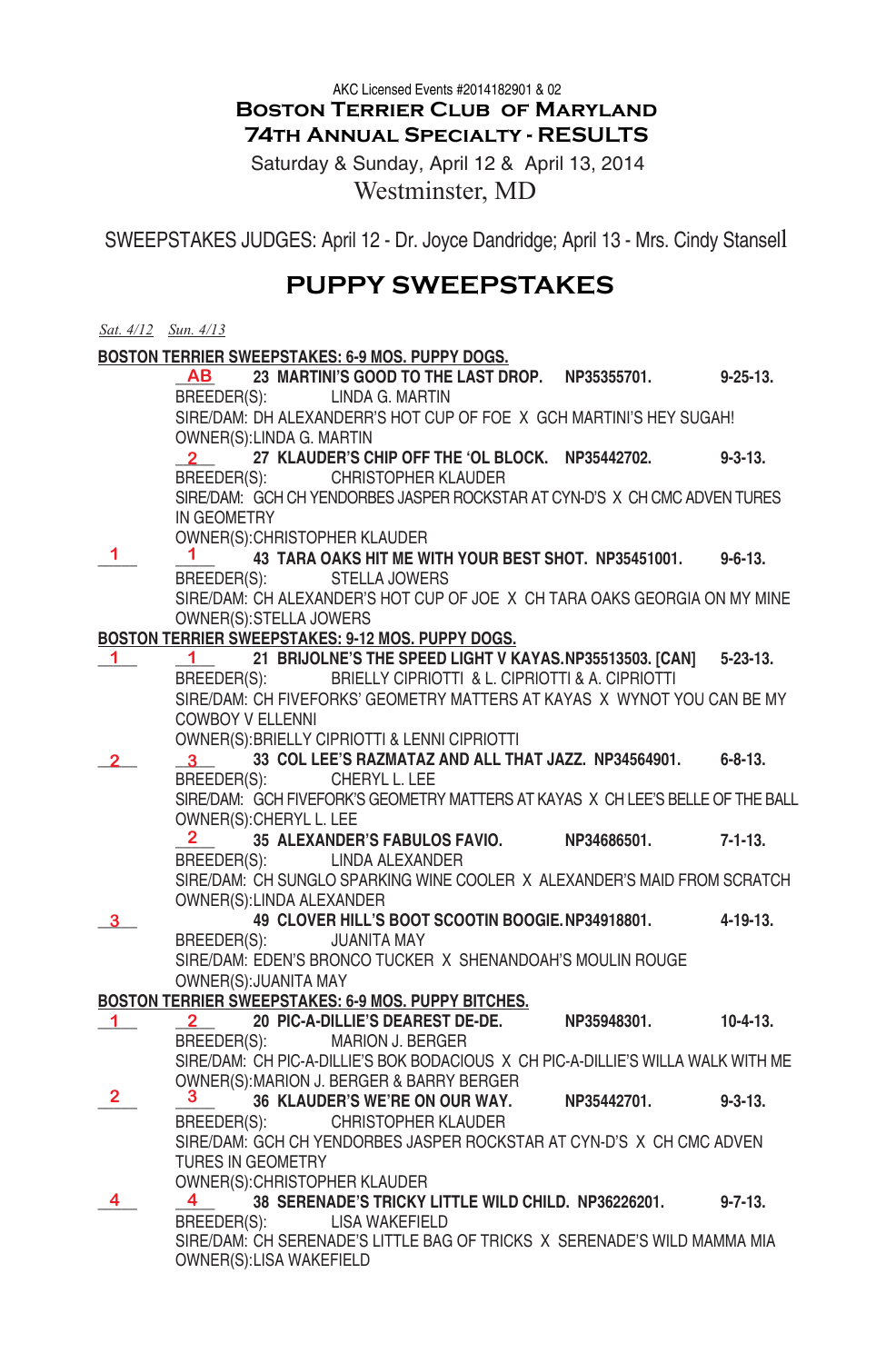| <b>AB</b><br>3 | ΑВ<br>42 KEYNOTE'S CURTAIN CALL BY SUNWOOD. NP36123401.<br>BREEDER(S):<br>SIRE/DAM: CH SUNWOOD REGAL IMAGE X KEYNOTE'S CLASSIC TEMPEST<br>OWNER(S): ELLEN KENNEDY & MARY ANN GALLAGHER<br>52 TARA'S FLOAT LIKE A BUTTERFLY.<br>BREEDER(S):<br>SIRE/DAM: GCH KENNEDY'S BUMBLE BEE X GCH TARA'S MANGO MADNESS | ELLEN KENNEDY & MARY ANN GALLAGHER<br>BARBARA GRIZLO & MARGARET & THOMAS NOBLE | NP35976601. | $9 - 23 - 13$ .<br>$8 - 9 - 13$ . |  |
|----------------|-------------------------------------------------------------------------------------------------------------------------------------------------------------------------------------------------------------------------------------------------------------------------------------------------------------|--------------------------------------------------------------------------------|-------------|-----------------------------------|--|
|                | OWNER(S): BARBARA GRIZLO & MARGARET & THOMAS NOBLE                                                                                                                                                                                                                                                          |                                                                                |             |                                   |  |
|                | <b>BOSTON TERRIER SWEEPSTAKES: 9-12 MOS. PUPPY BITCHES.</b>                                                                                                                                                                                                                                                 |                                                                                |             |                                   |  |
| $3^{\circ}$    | 28 MARTINI'S YOU GONNA KISS ME OR NOT. NP34729001.                                                                                                                                                                                                                                                          |                                                                                |             | $6 - 4 - 13$ .                    |  |
|                | BREEDER(S):                                                                                                                                                                                                                                                                                                 | JANET A. DONAHUE & LINDA G. MARTIN                                             |             |                                   |  |
|                | SIRE/DAM: CH LOCHLAN'S KEEP ON TRUCKIN' X GCH MARTINI'S JAMESON NIGHTCAP<br>OWNER(S): LINDA G. MARTIN                                                                                                                                                                                                       |                                                                                |             |                                   |  |
| $\mathbf{2}$   | <b>30 MARTINI'S GLITTER IN THE AIR.</b>                                                                                                                                                                                                                                                                     |                                                                                | NP34729002. | 6-4-13.                           |  |
|                | BREEDER(S):                                                                                                                                                                                                                                                                                                 | JANET A. DONAHUE & LINDA G. MARTIN                                             |             |                                   |  |
|                | SIRE/DAM: CH LOCHLAN'S KEEP ON TRUCKIN' X GCH MARTINI'S JAMESON NIGHTCAP                                                                                                                                                                                                                                    |                                                                                |             |                                   |  |
|                | OWNER(S): LINDA G. MARTIN & MISTI REID                                                                                                                                                                                                                                                                      |                                                                                |             |                                   |  |
| 1              | 46 ALEXANDER'S VANNA WHEEL OF FORTUNE. NP34686504.                                                                                                                                                                                                                                                          |                                                                                |             | $7 - 1 - 13$ .                    |  |
|                | LINDA ALEXANDER<br>BREEDER(S):                                                                                                                                                                                                                                                                              |                                                                                |             |                                   |  |
|                | SIRE/DAM: CH SUNGLO SPARKING WINE COOLER X ALEXANDER'S MAID FROM SCRATCH                                                                                                                                                                                                                                    |                                                                                |             |                                   |  |
|                | OWNER(S):LINDA ALEXANDER                                                                                                                                                                                                                                                                                    |                                                                                |             |                                   |  |
| 4              | 58 TARA OAKS SHADY LADY.<br>1.                                                                                                                                                                                                                                                                              |                                                                                | NP34707301. | $7 - 3 - 13$ .                    |  |
|                | BREEDER(S):                                                                                                                                                                                                                                                                                                 | STELLA JOWERS & LINDA ALEXANDER                                                |             |                                   |  |
|                | SIRE/DAM: GCH MARTINI'S GREAT BALL OF FIRE AT TARA OAKS X ALEXANDER'S                                                                                                                                                                                                                                       |                                                                                |             |                                   |  |
|                | <b>CHECKERED FLAG</b>                                                                                                                                                                                                                                                                                       |                                                                                |             |                                   |  |
|                | OWNER(S): STELLA JOWERS                                                                                                                                                                                                                                                                                     |                                                                                |             |                                   |  |
|                | BOSTON TERRIER SWEEPSTAKES: 12-15 JUNIOR BITCHES.<br>68 MKAYAS SOME KIND OF MATTNESS.                                                                                                                                                                                                                       |                                                                                | NP34225502. | $3 - 23 - 13$ .                   |  |
| 1              | BREEDER(S): ADRIENNE HULLENDER                                                                                                                                                                                                                                                                              |                                                                                |             |                                   |  |
|                | SIRE/DAM: GCH FIVEFORKS' GEOMETRY MATTERS AT KAYAS X CH RIWARDS SILVER                                                                                                                                                                                                                                      |                                                                                |             |                                   |  |
|                | <b>LINING AT HEARTBEATS</b>                                                                                                                                                                                                                                                                                 |                                                                                |             |                                   |  |
|                | OWNER(S): ADRIENNE HULLENDER                                                                                                                                                                                                                                                                                |                                                                                |             |                                   |  |
|                |                                                                                                                                                                                                                                                                                                             |                                                                                |             |                                   |  |
|                |                                                                                                                                                                                                                                                                                                             | Sat. 4/12 Sun. 4/13                                                            |             |                                   |  |
|                | <b>BEST PUPPY DOG IN SWEEPSTAKES:</b>                                                                                                                                                                                                                                                                       | - 21<br>43                                                                     |             |                                   |  |
|                | <b>BEST PUPPY BITCH IN SWEEPSTALES:</b>                                                                                                                                                                                                                                                                     | 52<br>46                                                                       |             |                                   |  |
|                | <b>BEST PUPPY IN SWEEPSTAKES:</b>                                                                                                                                                                                                                                                                           |                                                                                | 46          | 43                                |  |
|                | <b>BEST JUNIOR DOG IN SWEEPSTAKES:</b>                                                                                                                                                                                                                                                                      | <b>NA</b><br><b>NA</b>                                                         |             |                                   |  |
|                | <b>BEST JUNIOR BITCH IN SWEEPSTAKES:</b>                                                                                                                                                                                                                                                                    | <b>NA</b><br>68                                                                |             |                                   |  |
|                |                                                                                                                                                                                                                                                                                                             |                                                                                | 68          | <b>NA</b>                         |  |
|                | <b>BEST JUNIOR IN SWEEPSTAKES:</b>                                                                                                                                                                                                                                                                          |                                                                                |             |                                   |  |
|                |                                                                                                                                                                                                                                                                                                             |                                                                                |             |                                   |  |
|                | <b>BEST OVERALL IN SWEEPSTAKES:</b>                                                                                                                                                                                                                                                                         |                                                                                | 21          | 43                                |  |
|                | <b>BEST OF OPPOSITE SEX TO BEST IN SWEEPSTAKES:</b>                                                                                                                                                                                                                                                         |                                                                                | 68          | 52                                |  |

# **VETERAN SWEEPSTAKES**

**BOSTON TERRIER VETERAN SWEEPSTAKES: 7-11 YEAR OLD VETERAN DOG.**

**\_\_\_\_\_ 53 GCH ALLEWS' BIT-A-SWE'T PROUD TO PARTY. NP12759005. 2-5-06.** BREEDER(S): ALMA BETTENCOURT & DENICE VAN DRIESEN SIRE/DAM CH IVY ROSE QUINCY X CH ALLEWS' BIT-A-SWE'T CHARITY OWNER(S):JOHN & DENICE VAN DRIESEN **1**

**BEST IN VETERAN SWEEPSTAKES: \_\_\_\_\_\_\_ 53** **BREED JUDGES: April 12 - Mr. Edd E. Bivin; April 13 - Mr. Robin Stansell**

# **2014 Junior Showmanship Classes**

*Sat. 4/12 Sun. 4/13*

## **JUNIOR SHOWMANSHIP: OPEN CLASS**

|                | JUNIOR SHOWMANSHIP: OPEN CLASS                |                      |                       |                                                                               |                 |
|----------------|-----------------------------------------------|----------------------|-----------------------|-------------------------------------------------------------------------------|-----------------|
| 1.             | 3                                             |                      |                       | 9 CH HEARTBEATS ORDER OF THE PHOENIX. NP25363204.                             | 12-16-09.       |
|                | BREEDER(S):                                   | <b>VICTORIA WILT</b> |                       |                                                                               |                 |
|                |                                               |                      |                       | SIRE/DAM: CH ANCHOR'S & TARBAY'S ELITE HUMDINGER X CH HEARTBEATS A JEM OF JAX |                 |
|                |                                               |                      |                       | OWNER(S): VICTORIA WILT & JUIA SMITH CARTER & BRITTANY SYDLIK                 |                 |
| 4              | 4                                             |                      |                       | - JR HANDLER: BRITTANY SYDLIK #79480262002.                                   |                 |
|                |                                               |                      |                       | 16 CH HEARTBEATS A JEN OF JAX. NP11935601.                                    | 12-17-05.       |
|                | BREEDER(S): VICTORIA WILT                     |                      |                       |                                                                               |                 |
|                |                                               |                      |                       | SIRE/DAM: CH CYN-D'S JASPER JAX X TARAY GLORY RAY OF SUNSHINE                 |                 |
|                | OWNER(S): JULIA SMITH CARTER                  |                      |                       |                                                                               |                 |
|                |                                               |                      |                       | - JR HANDLER: JARRETT CARTER #66416916003.                                    |                 |
| $\overline{2}$ | 1                                             |                      |                       | 21 BRIJOLNE'S THE SPEED LIGHT V KAYAS.NP35513503. [CAN]                       | $5 - 23 - 13$ . |
|                | BREEDER(S):                                   |                      |                       | BRIELLY CIPRIOTTI & L. CIPRIOTTI & A. CIPRIOTTI                               |                 |
|                |                                               |                      |                       | SIRE/DAM: CH FIVEFORKS' GEOMETRY MATTERS AT KAYAS X WYNOT YOU CAN BE MY       |                 |
|                | <b>COWBOY V ELLENNI</b>                       |                      |                       |                                                                               |                 |
|                | OWNER(S): BRIELLY CIPRIOTTI & LENNI CIPRIOTTI |                      |                       |                                                                               |                 |
|                |                                               |                      |                       | - JR HANDLER: BRIELLY CIPRIOTTI #13165194005                                  |                 |
|                | $\overline{2}$                                |                      |                       | 25 GCH YENDORBES JASPER ROCKSTAR AT CYN-D'S, NP29715403, 7-26-11.             |                 |
|                | BREEDER(S):                                   | <b>BETTY WARE</b>    |                       |                                                                               |                 |
|                |                                               |                      |                       | SIRE/DAM: CH CYN-D'S JASPER JAX X YENDORBES JUST BECKLY                       |                 |
|                |                                               |                      |                       | OWNER(S): CYNTHIA PLESSINGER - JR HANDLER: KAYLA MASSENGILL #97452922003.     |                 |
|                |                                               |                      |                       | 60 GCH KATBID'S EVOLUTION MATTERS AT KAYAS. NP31704902.                       | $5 - 1 - 12$ .  |
|                | BREEDER(S):                                   |                      | <b>KATHRYN GRAVES</b> |                                                                               |                 |
|                |                                               |                      |                       | SIRE/DAM: GCH FIVEFORKS' GEOMETRY MATTERS AT KAYAS X CH KATBIRD'S YOU         |                 |
|                | SHOULD BE DANCIN'                             |                      |                       |                                                                               |                 |
|                |                                               |                      |                       | OWNER(S): ADRIENNE HULLENDER & ARIEL HULLNENDER & MARLENE LIPPERT             |                 |
|                |                                               |                      |                       | - JR HANDLER: ARIEL HULLENDER #8764948003.                                    |                 |
|                | JUNIOR SHOWMANSHIP, MASTER CLASS              |                      |                       |                                                                               |                 |
| $\mathbf{1}$   |                                               |                      |                       | 26 CH ANJOLNE'S TABLE DANCER V KAYAS. NP35513501.                             | $5 - 23 - 13$ . |
|                | BREEDER(S):                                   |                      |                       | ANGELE CIPRIOTTI, L. CIPRIOTTI, B. CIPRIOTTI                                  |                 |
|                |                                               |                      |                       | SIRE/DAM: CH FIVEFORKS' GEOMETRY MATTERS AT KAYAS X WYNOT YOU CAN BE MY       |                 |
|                | <b>COWBOY V ELLENNI</b>                       |                      |                       |                                                                               |                 |
|                | OWNER(S): ANGELE CIPRIOTTI & LENNI CIPRIOTTI  |                      |                       |                                                                               |                 |
|                |                                               |                      |                       | - JR HANDLER: ANGELE CIPRIOTTI #13165194004.                                  |                 |
|                | <b>BEST JUNIOR HANDLER:</b>                   | 26                   | 21                    |                                                                               |                 |
|                |                                               |                      |                       |                                                                               |                 |

# **2014 Breed Classes**

### **BOSTON TERRIER: 6-9 MOS. PUPPY DOGS.**

**\_\_\_\_\_ 27 KLAUDER'S CHIP OFF THE 'OL BLOCK. NP35442702. 9-3-13.** CHRISTOPHER KLAUDER SIRE/DAM: GCH CH YENDORBES JASPER ROCKSTAR AT CYN-D'S X CH CMC ADVENTURES IN GEOMETRY **1**

OWNER(S):CHRISTOPHER KLAUDER

### **BOSTON TERRIER: 9-12 MOS. PUPPY DOGS.**

**\_\_\_\_\_ \_\_\_\_\_ 33 COL LEE'S RAZMATAZ AND ALL THAT JAZZ. NP34564901. 6-8-13. 2 1**BREEDER(S): CHERYL L. LEE SIRE/DAM: GCH FIVEFORK'S GEOMETRY MATTERS AT KAYAS X CH LEE'S BELLE OF THE BALL OWNER(S):CHERYL L. LEE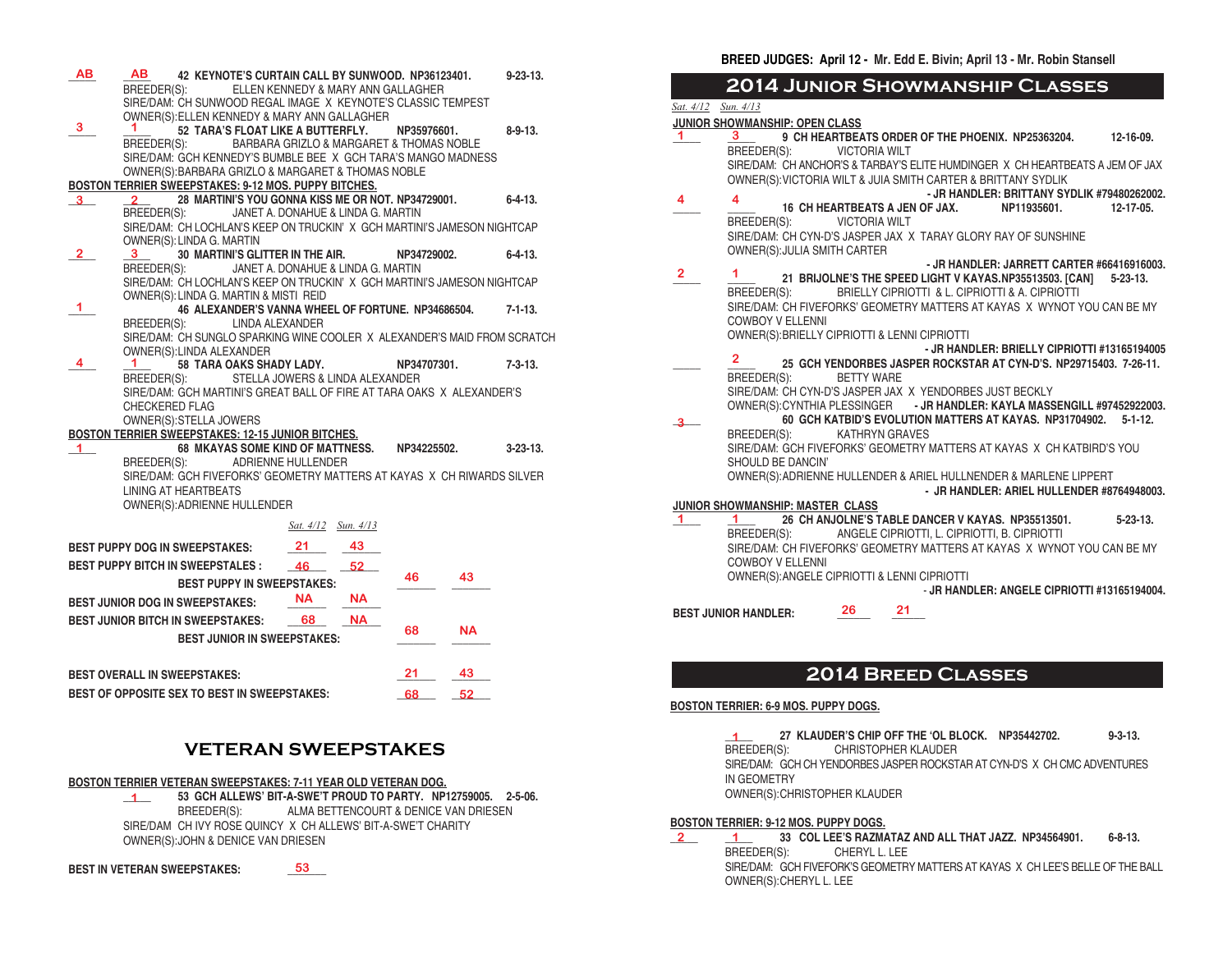- **\_\_\_\_\_ \_\_\_\_\_ 35 ALEXANDER'S FABULOS FAVIO. NP34686501. 7-1-13.** BREEDER(S): LINDA ALEXANDER SIRE/DAM: CH SUNGLO SPARKING WINE COOLER X ALEXANDER'S MAID FROM SCRATCH OWNER(S):LINDA ALEXANDER **1 2 3**
- **\_\_\_\_\_ 49 CLOVER HILL'S BOOT SCOOTIN BOOGIE. NP34918801. 4-19-13.** BREEDER(S): JUANITA MAY SIRE/DAM: EDEN'S BRONCO TUCKER X SHENANDOAH'S MOULIN ROUGE OWNER(S):JUANITA MAY

## **BOSTON TERRIER: 15-18 MOS. JUNIOR DOGS.**

**\_\_\_\_\_ \_\_\_\_\_ 5 STORMCREST STAR KISSED. NP33576505. 11-6-12.**  BREEDER(S): D M SOTACK & PEGGY GOLDEN & DENICE VAN DRIESEN SIRE/DAM: GCH BIT-A-SWET UP FOR A CHALLENGE X GOLDEN'S STORMQUEST I'M MS B HAVEN OWNER(S):MICHELE DE JULIA & D M SOTACK **1 1**

#### **BOSTON TERRIER: AMATEUR-OWNER-HANDLER DOGS.**

**\_\_\_\_\_ \_\_\_\_\_ 39 GLORY B'S INCREDIBLE DASH. NP31461504. 4-2-12.**  BREEDER(S): GLORIA SHAVER SIRE/DAM: CH ME AND MY BUDDY AT GLORY B'S X GLORY B'S KEEPER OF THE STARS OWNER(S):DIANA BOHART **1 1**

#### **BOSTON TERRIER: BRED BY EXHIBITOR DOGS UNDER 15 LBS.**

**\_\_\_\_\_ \_\_\_\_\_ 21 BRIJOLNE'S THE SPEED LIGHT V KAYAS. NP35513503. [CAN] 5-23-13.** BREEDER(S): BRIELLY CIPRIOTTI & L. CIPRIOTTI & A. CIPRIOTTI SIRE/DAM: CH FIVEFORKS' GEOMETRY MATTERS AT KAYAS X WYNOT YOU CAN BE MY COWBOY V ELLENNI **1 1**

OWNER(S):BRIELLY CIPRIOTTI & LENNI CIPRIOTTI

**\_\_\_\_\_ 23 MARTINI'S GOOD TO THE LAST DROP. NP35355701. 9-25-13.** LINDA G. MARTIN SIRE/DAM: CH ALEXANDER'S HOT CUP OF JOE X GCH MARTINI'S HEY SUGAH! OWNER(S):LINDA G. MARTIN **AB**

### **BOSTON TERRIER: BRED BY EXHIBITOR OVER 15 LBS.**

**\_\_\_\_\_ \_\_\_\_\_ 43 TARA OAKS HIT ME WITH YOUR BEST SHOT. NP35451001. 9-6-13.** STELLA JOWERS SIRE/DAM: CH ALEXANDER'S HOT CUP OF JOE X CH TARA OAKS GEORGIA ON MY MINE OWNER(S):STELLA JOWERS **1 1**

### **BOSTON TERRIER: OPEN DOGS.**

**\_\_\_\_\_ \_\_\_\_\_ 47 KANUCK'S JUST SPINNING MY WHEELS.NP34650706. 4-24-13.** BREEDER(S): LISA KANUCK SIRE/DAM: CH MANARJJ'S JOKES ON YOU X KANUCK'S KEEPING A PROMISE OWNER(S):LISA KANUCK **1 1**

|                             |    | Sat. 4/12 Sun. 4/13 |  |
|-----------------------------|----|---------------------|--|
| <b>WINNERS DOG:</b>         | 43 | 21                  |  |
| <b>RESERVE WINNERS DOG:</b> | 21 | 33                  |  |

## **Non-Regular Single Dog Class - Veteran Dog**

### **BOSTON TERRIER: VETERAN DOGS.**

**\_\_\_\_\_ \_\_\_\_\_ 53 GCH ALLEWS' BIT-A-SWE'T PROUD TO PARTY. NP12759005. 2-5-06.** ALMA BETTENCOURT & DENICE VAN DRIESEN SIRE/DAM: CH IVY ROSE QUINCY X CH ALLEWS' BIT-A-SWE'T CHARITY OWNER(S):JOHN & DENICE VAN DRIESEN **1**

# **BITCHES**

### *Sat. 4/12 Sun. 4/13*

## **BOSTON TERRIER: 6-9 MOS. PUPPY BITCHES.**

- **\_\_\_\_\_ \_\_\_\_\_ 36 LAUDER'S WE'RE ON OUR WAY. NP35442701. 9-3-13.** BREEDER(S): CHRISTOPHER KLAUDER SIRE/DAM: GCH CH YENDORBES JASPER ROCKSTAR AT CYN-D'S X CH CMC ADVEN TURES IN GEOMETRY OWNER(S):CHRISTOPHER KLAUDER<br>AB 42 KEYNOTE'S CURTAIN **1 1**
- **AB**  $\overline{AB}$  **42 KEYNOTE'S CURTAIN CALL BY SUNWOOD. NP36123401.** 9-23-13. **BREEDER(S):** ELLEN KENNEDY & MARY ANN GALLAGHER ELLEN KENNEDY & MARY ANN GALLAGHER SIRE/DAM: CH SUNWOOD REGAL IMAGE X KEYNOTE'S CLASSIC TEMPEST OWNER(S):ELLEN KENNEDY & MARY ANN GALLAGHER **BOSTON TERRIER: 9-12 MOS. PUPPY BITCHES.**  $2 \quad$
- **\_\_\_\_\_ \_\_\_\_\_ 30 ARTINI'S GLITTER IN THE AIR. NP34729002. 6-4-13.** JANET A. DONAHUE & LINDA G. MARTIN SIRE/DAM: CH LOCHLAN'S KEEP ON TRUCKIN' X GCH MARTINI'S JAMESON NIGHTCAP OWNER(S): LINDA G. MARTIN & MISTI REID **2 1**
- **2**  $\angle$  **46 ALEXANDER'S VANNA WHEEL OF FORTUNE. NP34686504.** 7-1-13.<br>BREEDER(S): LINDA ALEXANDER LINDA ALEXANDER SIRE/DAM: CH SUNGLO SPARKING WINE COOLER X ALEXANDER'S MAID FROM SCRATCH OWNER(S):LINDA ALEXANDER  $1<sup>2</sup>$

## **BOSTON TERRIER: 15-18 JUNIOR BITCHES.**

**\_\_\_\_\_ \_\_\_\_\_ 18 HEARTBEATS LADY OF LORIEN. NP33479103. 12-8-12.**  BREEDER(S): VICTORIA WILT & JULIA SMITH CARTER SIRE/DAM: GCH CH KEN'S ROOBARB N' THE HORSE YA RODE IN ON X CH HEARTBEATS GOBLET OF FIRE OWNER(S):VICTORIA WILT & JULIA SMITH CARTER **1 1**

## **BOSTON TERRIER: BRED BY EXHIBITOR BITCHES UNDER 15 LBS.**

- **\_\_\_\_\_ \_\_\_\_\_ 20 PIC-A-DILLIE'S DEAREST DE-DE. NP35948301. 10-4-13.** BREEDER(S): MARION J. BERGER SIRE/DAM: CH PIC-A-DILLIE'S BOK BODACIOUS X CH PIC-A-DILLIE'S WILLA WALK WITH ME OWNER(S):MARION J. BERGER & BARRY BERGER **\_\_\_\_\_ \_\_\_\_\_ 24 KRAK-MONT TANGO. NP32441804. 11-15-12.**  BREEDER(S): ELIZABETH J. MONTGOMERY SIRE/DAM: GCH KRAK-MONT'S DANCE THE NIGHT AWAY X TRIPP'S DANCING WITH HONEYKIST OWNER(S):ELIZABETH J. MONTGOMERY **\_\_\_\_\_ \_\_\_\_\_ 28 MARTINI'S YOU GONNA KISS ME OR NOT. NP34729001. 6-4-13.** BREEDER(S): JANET A. DONAHUE & LINDA G. MARTIN SIRE/DAM: CH LOCHLAN'S KEEP ON TRUCKIN' X GCH MARTINI'S JAMESON NIGHTCAP OWNER(S):LINDA G. MARTIN **\_\_\_\_\_ \_\_\_\_\_ 38 SERENADE'S TRICKY LITTLE WILD CHILD. NP36226201. 9-7-13.** BREEDER(S): LISA WAKEFIELD SIRE/DAM: CH SERENADE'S LITTLE BAG OF TRICKS X SERENADE'S WILD MAMMA MIA OWNER(S):LISA WAKEFIELD **\_\_\_\_\_ \_\_\_\_\_ 48 CMC FEMME FATALE. NP29544801. 5-22-11.**  BREEDER(S): ANGELA COCKBURN SIRE/DAM: GCH CH FIVEFORKS GEOMERTY MATTERS AT KAYAS X CH CYN-DS ALWAZ N ADVENTUR AT CMC OWNER(S):ANGELA COCKBURN **\_\_\_\_\_ \_\_\_\_\_ 50 TALAVERA'S AN KAYAS STYLE MATTERS. NP34444502. 2-6-13.** BREEDER(S): PATRICIA SULZBERGER & ADRIENNE HULLENDER & AMANDA NICHOLSON SIRE/DAM: GCH FIVEFORKS' GEOMETRY MATTERS X GCH TALAVERA'S MAGIC CREST **2 AB 3 3 1** 
	- WITH MARCREST N NOVELLA
	- OWNER(S):ADRIENNE HULLENDER & PATRICIA SULZBERGER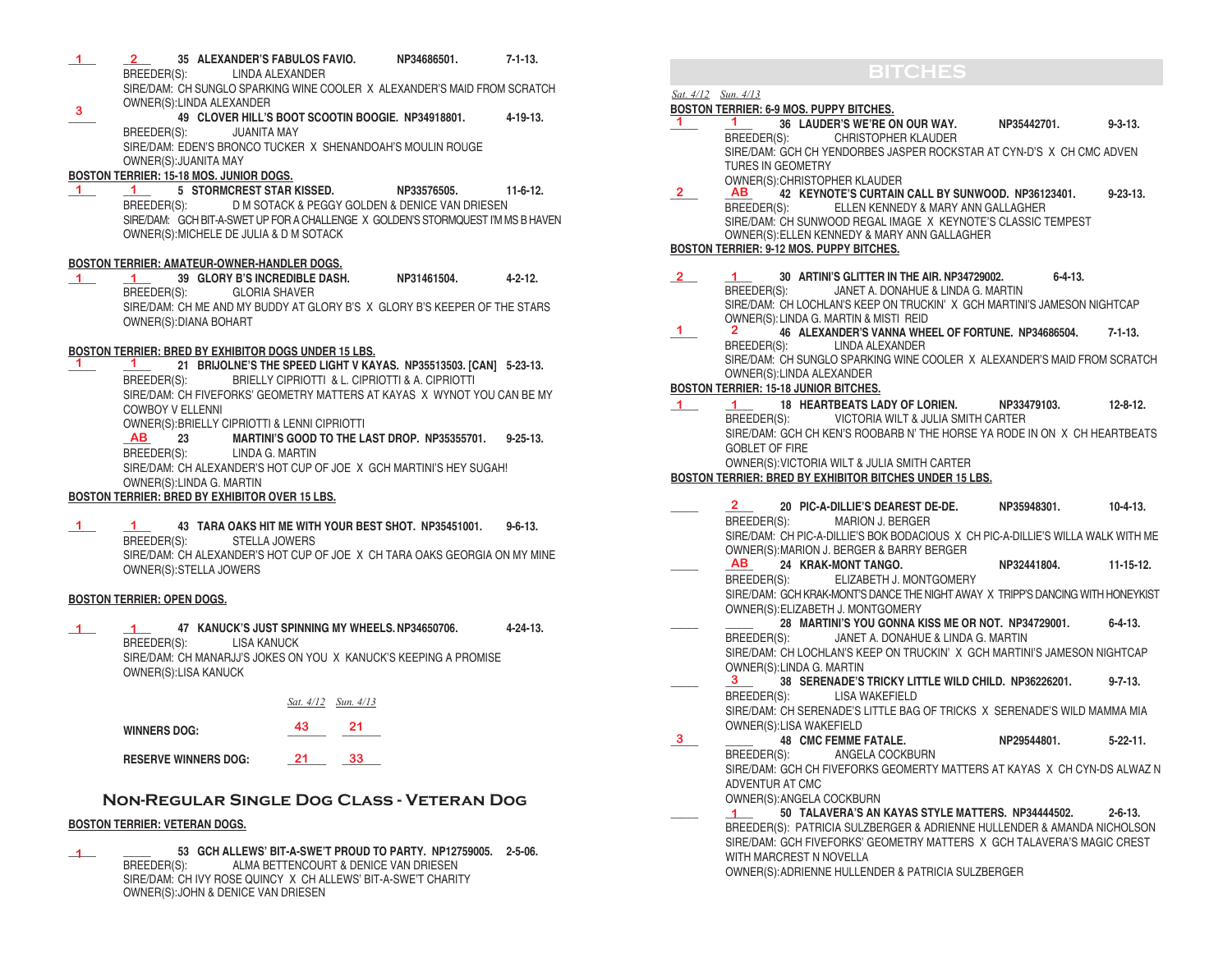| $1 -$                | 4 52 TARA'S FLOAT LIKE A BUTTERFLY. NP35976601.                                                                      |             | $8 - 9 - 13$ .  |
|----------------------|----------------------------------------------------------------------------------------------------------------------|-------------|-----------------|
|                      | BREEDER(S): BARBARA GRIZLO & MARGARET & THOMAS NOBLE                                                                 |             |                 |
|                      | SIRE/DAM: GCH KENNEDY'S BUMBLE BEE X GCH TARA'S MANGO MADNESS<br>OWNER(S): BARBARA GRIZLO & MARGARET & THOMAS NOBLE  |             |                 |
| 4                    | 56 SELLANO & COCOLAMUS KEEP ON JOKIN'. NP33796902. 12-4-12.                                                          |             |                 |
|                      | MARLENE S. LIPPERT & JASON LUCIANO & JAMES FRISSELL<br>BREEDER(S):                                                   |             |                 |
|                      | SIRE/DAM: CH MANARJJ'S JOKES ON YOU X COCOLAMUS CREEK PLAYING FOR KEEPS                                              |             |                 |
| $\overline{2}$       | OWNER(S): JASON LUCIANO & MARLENE LIPPERT & JAMES FRISSELL                                                           |             |                 |
|                      | 68 KAYAS SOME KIND OF MATTNESS.                                                                                      | NP34225502. | $3 - 23 - 13$ . |
|                      | BREEDER(S): ADRIENNE HULLENDER<br>SIRE/DAM: GCH FIVEFORKS' GEOMETRY MATTERS AT KAYAS X CH RIWARDS SILVER             |             |                 |
|                      | LINING AT HEARTBEATS                                                                                                 |             |                 |
|                      | OWNER(S): ADRIENNE HULLENDER                                                                                         |             |                 |
|                      | BOSTON TERRIER: BRED BY EXHIBITOR BITCHES 15 LBS & OVER.                                                             |             |                 |
| $2^{\circ}$          | 1 58 TARA OAKS SHADY LADY. NP34707301. 7-3-13.                                                                       |             |                 |
|                      | BREEDER(S): STELLA JOWERS & LINDA ALEXANDER<br>SIRE/DAM: GCH MARTINI'S GREAT BALL OF FIRE AT TARA OAKS X ALEXANDER'S |             |                 |
|                      | <b>CHECKERED FLAG</b>                                                                                                |             |                 |
|                      | OWNER(S): STELLA JOWERS                                                                                              |             |                 |
| $1 -$                | 2 64 STORMCREST TULLAMORE DEW. NP33406901. 7-27-12.                                                                  |             |                 |
|                      | BREEDER(S):<br>D. M. SOTACK                                                                                          |             |                 |
|                      | SIRE/DAM: CH SHADOWLAKE STORMCREST BLUE CHIP X STORMCREST TRUE GRIT<br>OWNER(S): D. M. SOTACK                        |             |                 |
|                      | <b>BOSTON TERRIER: OPEN BITCHES UNDER 15 LBS.</b>                                                                    |             |                 |
| $\perp$              | 4-20-12. 6 WYNOT SHANNON O'ER CELTIX. NP31772601. 4-20-12.                                                           |             |                 |
|                      | BREEDER(S): KATHRYN CURRIER                                                                                          |             |                 |
|                      | SIRE/DAM: CH WYNOT WESTERN CUT GENES X WYNOT SMALL TOWN JEWEL                                                        |             |                 |
|                      | OWNER(S): MIKE KELLEY                                                                                                |             |                 |
|                      |                                                                                                                      |             |                 |
| $\mathbf{2}^{\circ}$ | 10 SUNGLO'S FOXY MISS ROXIE. NP21949301.                                                                             |             | $11-10-08.$     |
|                      | BREEDER(S): PAT SCHMITT<br>SIRE/DAM: CH SERENADE'S LITTLE BAG OF TRICKS X ANCHOR'S MISS BRASS N' SASS                |             |                 |
|                      | OWNER(S): PAT SCHMITT                                                                                                |             |                 |
|                      | BOSTON TERRIER: OPEN BITCHES 15 LBS & OVER.                                                                          |             |                 |
| $\mathbf{1}$         | 1 12 TAR BAY HEARTBEATS A FLUKE OF NATURE. NP31000004. 12-31-11.                                                     |             |                 |
|                      | BREEDER(S): JANET LEWIS & VICTORIA WILT<br>SIRE/DAM: CH HEARTBEATS ORDER OF THE PHOENIX X TAR BAY SWEET CONTESSA     |             |                 |
|                      | OWNER(S): JANET LEWIS & VICTORIA WILT                                                                                |             |                 |
|                      |                                                                                                                      |             |                 |
|                      | <b>WINNERS BITCH:</b><br>$52 - 58$                                                                                   |             |                 |
|                      |                                                                                                                      |             |                 |
|                      | <b>RESERVE WINNERS BITCH:</b><br>$6 \qquad 50$                                                                       |             |                 |
|                      |                                                                                                                      |             |                 |
|                      |                                                                                                                      |             |                 |
|                      | NON- REGULAR SINGLE DOG CLASS - VETERAN BITCH                                                                        |             |                 |
|                      |                                                                                                                      |             |                 |
|                      | <b>BOSTON TERRIER: VETERAN BITCHES.</b>                                                                              |             |                 |
| $\mathbf{2}$         | 1.<br>14 CH ANCHOR'S TAR BAY NAUTICAL STORM. NP10333603.                                                             |             | 7-15-05.        |
|                      | H.NORMAN RANDALL & MARILYN RANDALL<br>BREEDER(S):                                                                    |             |                 |
|                      | SIRE/DAM: CH STARDUST WIZARD OF OZ OF RJ X CH ANCHOR'S & TAR BAY'S CAITLIN                                           |             |                 |
| 1.                   | OWNER(S): JANET LEWIS & VICTORIA WILT                                                                                |             |                 |
|                      | $\mathbf{z}$<br>16 CH HEARTBEATS A JEN OF JAX.                                                                       | NP11935601. | 12-17-05.       |
|                      | BREEDER(S):<br><b>VICTORIA WILT</b><br>SIRE/DAM: CH CYN-D'S JASPER JAX X TARAY GLORY RAY OF SUNSHINE                 |             |                 |

# **2014 Best of Breed Class**

 **JUDGES: SATURDAY - Mr. Edd E. Bivin SUNDAY - Mr. Robin Stansell**

*Sat. 4/12 Sun. 4/13* **BOSTON TERRIER: BEST OF BREED - DOGS.**

|     | 7 CH KENNEDY'S IVY ROSE TYLER TELLS IT LIKE IT IS. NP34737701. 5-1-13.                                                                                   |                      |  |
|-----|----------------------------------------------------------------------------------------------------------------------------------------------------------|----------------------|--|
|     | BREEDER(S):<br>SARAH & VICKI KENNEDY                                                                                                                     |                      |  |
|     | SIRE/DAM: GCH KENNEDY'S BUMBLE BEE X CH KENNEDY'S TELL ME NO STORIES                                                                                     |                      |  |
|     | OWNER(S): CLAUDIA & BRADLEY DICKINSON & SARAH KENNEDY                                                                                                    |                      |  |
|     | 9 CH HEARTBEATS ORDER OF THE PHOENIX. NP25363204. 12-16-09.                                                                                              |                      |  |
|     | VICTORIA WILT<br>BREEDER(S):                                                                                                                             |                      |  |
|     | SIRE/DAM: CH ANCHOR'S & TARBAY'S ELITE HUMDINGER X CH HEARTBEATS A JEM OF JAX                                                                            |                      |  |
|     | OWNER(S): VICTORIA WILT & JUIA SMITH CARTER & BRITTANY SYDLIK<br>11 GCH CH HEARTBEATS I COULD JUST EAT HIM UP. NP26588401. 7-21-10.                      |                      |  |
|     | BREEDER(S):<br>VICTORIA WILT                                                                                                                             |                      |  |
|     | SIRE/DAM: GCH KEN'S N' ROOBARB N' THE HORSE YA RODE IN ON.                                                                                               |                      |  |
|     | OWNER(S): VICTORIA WILT & JULIA SMITH CARTER                                                                                                             |                      |  |
| AB  | 15 GCH YENDORBE'S JACKSON.<br>AB                                                                                                                         | NP29715401. 7-26-11. |  |
|     | BREEDER(S): BETTY M. WARE                                                                                                                                |                      |  |
|     | SIRE/DAM: CH CYN-D'S JASPER JAX X YENDORBE'S JUST BECKLEY                                                                                                |                      |  |
|     | OWNER(S): BETTY M. WARE                                                                                                                                  |                      |  |
|     | 17 GCH KRAK-MONT'S DANCE THE NIGHT AWAY.                                                                                                                 | NP26895001. 9-2-10.  |  |
|     | BREEDER(S): ELIZABETH J. MONTGOMERY                                                                                                                      |                      |  |
|     | SIRE/DAM: CH SHADOWLAKE'S TEXAS RANGER TO-SA X KRAK-MONT'S DUCHESS OF WAXHAW                                                                             |                      |  |
|     | OWNER(S): ELIZABETH J. MONTGOMERY                                                                                                                        |                      |  |
|     | 19 MACKENDRICK THE DAY THE MUSIC DIED.                                                                                                                   | NP25574111. 1-15-10. |  |
|     | BREEDER(S): SUSAN MILTON-LLOYD                                                                                                                           |                      |  |
|     | SIRE/DAM: CH OUI WILL WE WILL ROCK U AT LNSTR X CH NOT DROPPIN THE BALL SAGE                                                                             |                      |  |
|     | N SAND<br>OWNER(S): SUSAN MILTON-LLOYD                                                                                                                   |                      |  |
|     | 25 GCH YENDORBES JASPER ROCKSTAR AT CYN-D'S. NP29715403. 7-26-11.                                                                                        |                      |  |
|     | BETTY WARE<br>BREEDER(S):                                                                                                                                |                      |  |
|     | SIRE/DAM: CH CYN-D'S JASPER JAX X YENDORBES JUST BECKLY                                                                                                  |                      |  |
|     | OWNER(S): CYNTHIA PLESSINGER                                                                                                                             |                      |  |
| AB. | 29 GCH KEYNOTE'S CLASSIC AS YOU LIKE IT.<br><b>AB</b>                                                                                                    | NP30667801. 9-2-11.  |  |
|     | BREEDER(S): ELLEN KENNEDY & MARY ANN GALLAGHER                                                                                                           |                      |  |
|     | SIRE/DAM: GCH CLASSIC'S TO BE OR NOT TO BE X CH KEYNOTE'S STAGE STRUCK                                                                                   |                      |  |
|     | OWNER(S): ELLEN KENNEDY & MARY ANN GALLAGHER                                                                                                             |                      |  |
| AB  | AB 31 MOTIF'S UNSTOPPABLE AT RIO.                                                                                                                        | NP27283602. 9-11-10. |  |
|     | BREEDER(S): RICHARD SHILOH & SUZANNE SHILOH                                                                                                              |                      |  |
|     | SIRE/DAM: CH DH MOTIF'S MASTER OF THE GAME X CH MOTIF;S MADEMOISELLE ISABELL                                                                             |                      |  |
|     | OWNER(S): AMY & KAREN BESKAU & HAKEN BOGENHOLM & JUDY KING<br>37 CH TALAVERA'S TAKING MATTERS IN HAND AT COCOLAMUS.                                      |                      |  |
|     |                                                                                                                                                          | NP34444501. 2-6-13.  |  |
|     | BREEDER(S): PATRICIA SULZBERGER & ADRIENNE HULLENDER & AMANDA NICHOLSON                                                                                  |                      |  |
|     | SIRE/DAM: GCH FIVEFORKS' GEOMETRY MATTERS AT KAYAS X GCH TALAVERA'S                                                                                      |                      |  |
|     | MAGIC DANCE WITH MARCREST N NOVELLA                                                                                                                      |                      |  |
|     | OWNER(S): MARLENE LIPPERT & PATRICIA SULZBERGER                                                                                                          |                      |  |
|     | 41 GCH CH KENNEDY'S NOBLE REIGN OF GOOD WILL. NP23467703. 4-19-09.                                                                                       |                      |  |
|     | BREEDER(S): VICKI & SARAH KENNEDY                                                                                                                        |                      |  |
|     | SIRE/DAM: GCH CH NIPMUC'S MYSTIC SHAKESPEARE IN LOVE X GARNET ROCK RAIN                                                                                  |                      |  |
|     | ON ME FOR KENNEDY                                                                                                                                        |                      |  |
|     | OWNER(S): THOMAS & MARGART NOBLE & SARAH KENNEDY                                                                                                         |                      |  |
|     | 45 CH SELLANO'S JUST DO YOUR BEST, SWEETIE. NP28594703. 3-30-11.                                                                                         |                      |  |
|     | JASON LUCIANO & JIM FRISSELL & D. BAKER & D. LANDA<br>BREEDER(S):                                                                                        |                      |  |
|     | SIRE/DAM: GCH SELLANO'S RIDGEWOOD CHARLIE THOMAS X SELLANO'S IB PHOENIX OF NUDAWN<br>OWNER(S): JASON LUCIANO & ALBBERT LUCIANO & JIM FRISSELL & D. NARDI |                      |  |
|     |                                                                                                                                                          |                      |  |